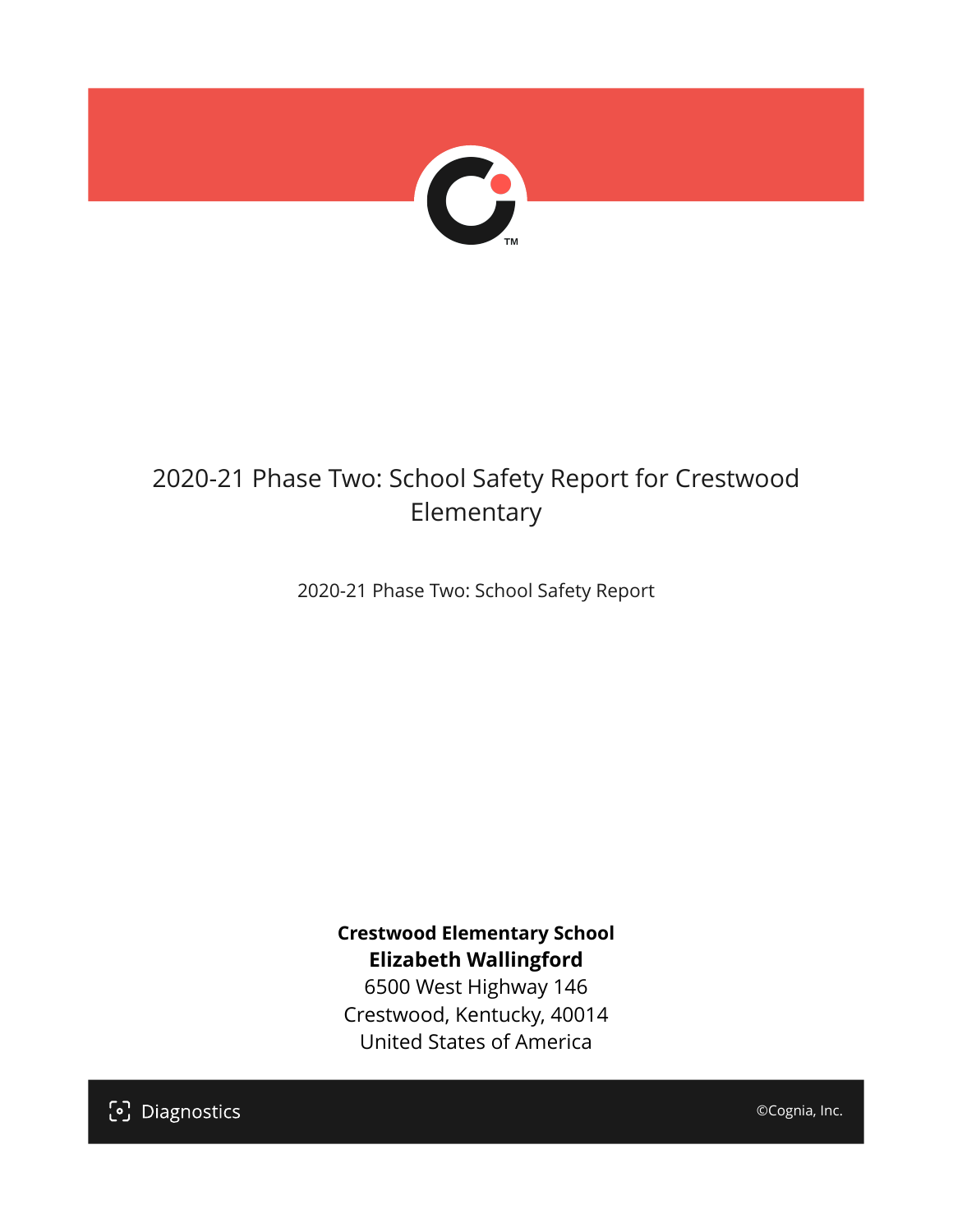2020-21 Phase Two: School Safety Report - 2020-21 Phase Two: School Safety Report for Crestwood Elementary - Generated on 01/12/2021 Crestwood Elementary School

#### **Table of Contents**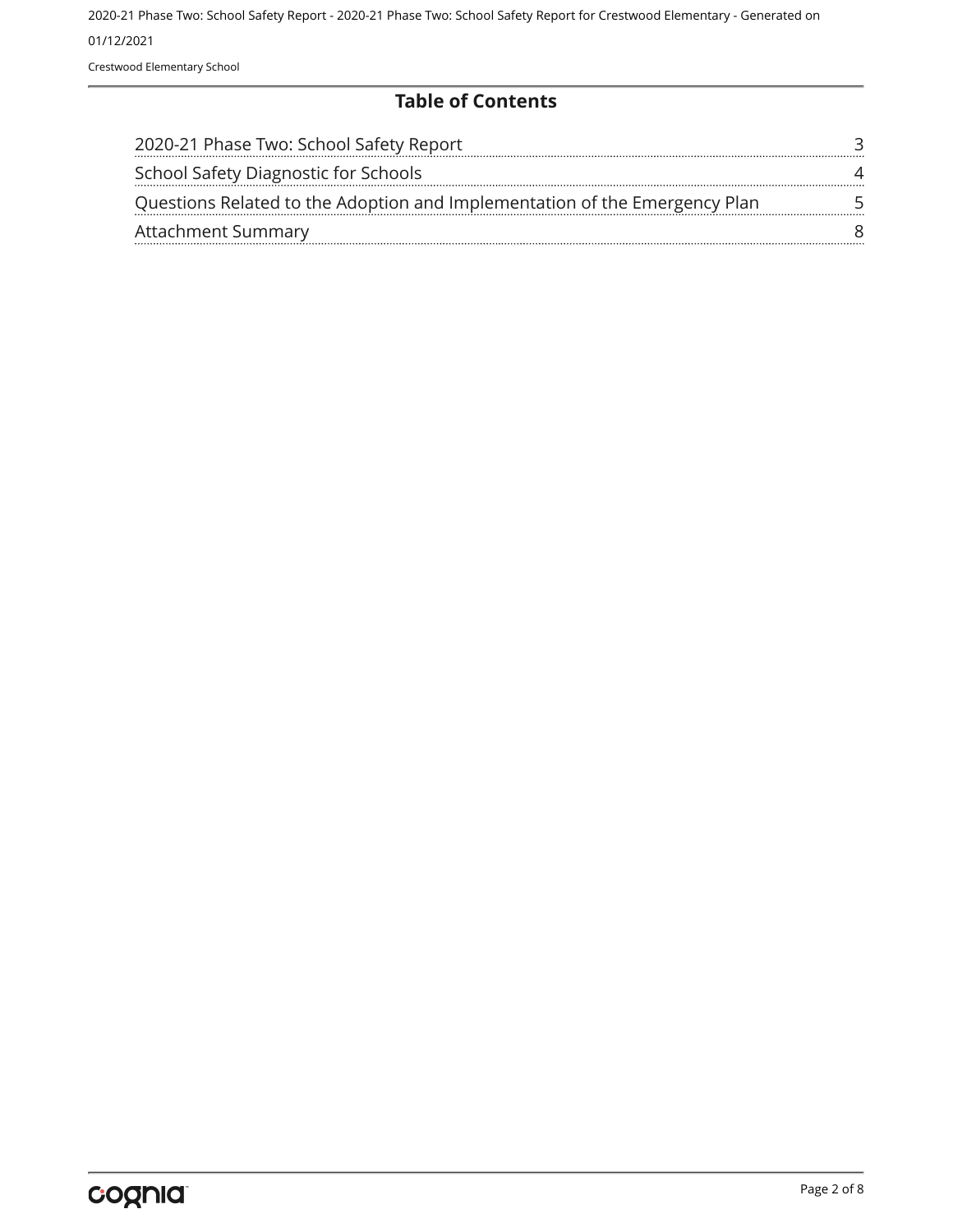01/12/2021

Crestwood Elementary School

# <span id="page-2-0"></span>**2020-21 Phase Two: School Safety Report**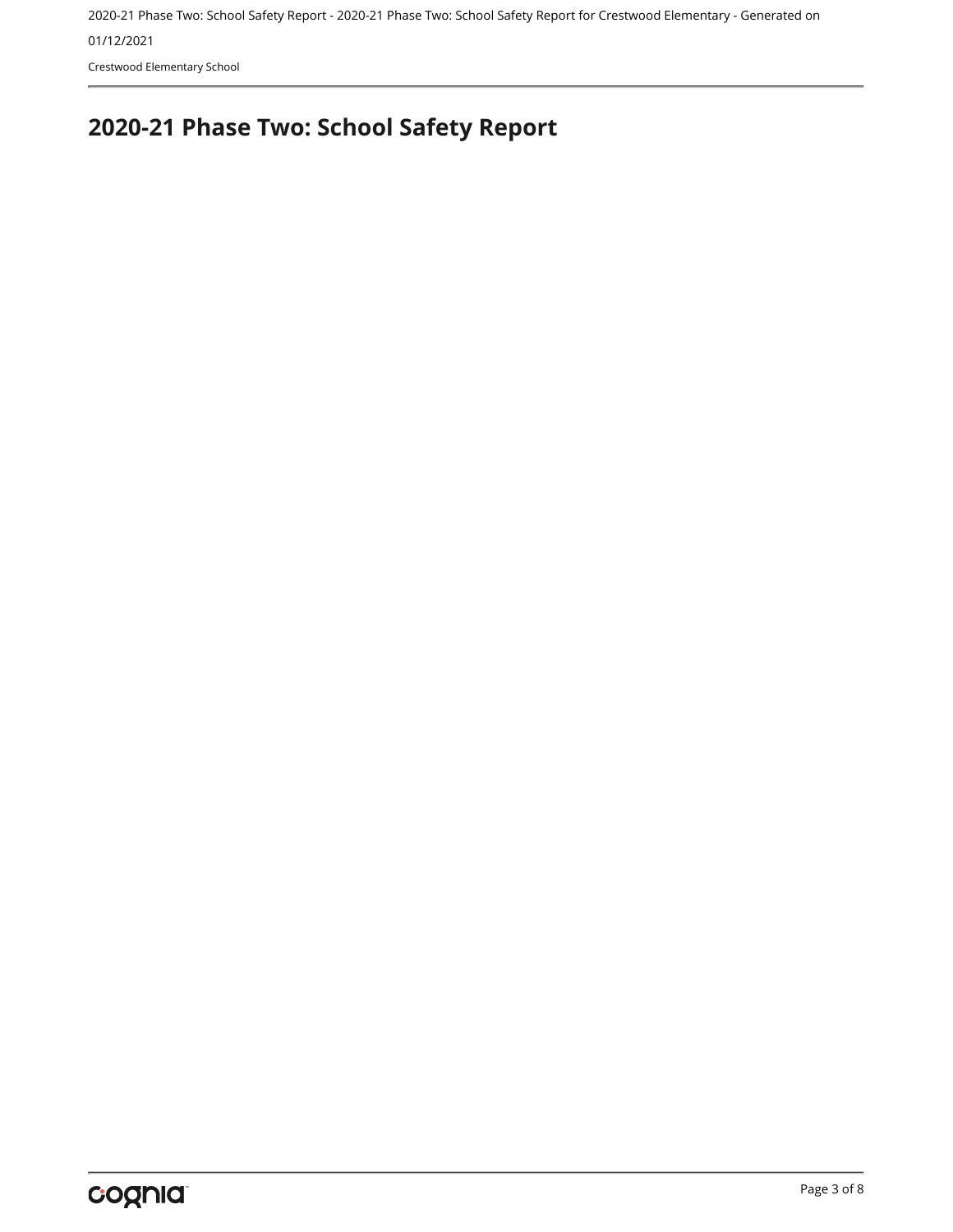2020-21 Phase Two: School Safety Report - 2020-21 Phase Two: School Safety Report for Crestwood Elementary - Generated on 01/12/2021 Crestwood Elementary School

## <span id="page-3-0"></span>**School Safety Diagnostic for Schools**

Pursuant to KRS 158.162, the local board of education shall require the school council or, if none exists, the principal in each school to adopt an emergency plan that must be utilized in case of fire, severe weather, earthquake, or a building lockdown and that: establishes evacuation routes; identifies the best available severe weather zones; develops earthquake protocols for students; and, develops and adheres to practices controlling access to the school building. The emergency plan shall be annually reviewed by the council, principal, and first responders and revised as needed.

In addition to the emergency plan requirements in KRS 158.162, KRS 158.164 requires the local board of education to direct the school council or, if none exists, the principal in each school to establish procedures to perform a building lockdown and to invite local law enforcement to assist in establishing lockdown procedures.

KRS 158.162 also requires the emergency plan be discussed with all school staff prior to the first instructional day of the school year and provided, along with a diagram of the facility, to appropriate first responders. Further, the principal in each school shall conduct, at a minimum, the following emergency response drills within the first 30 instructional days of the school year and again during the month of January: one severe weather drill, one earthquake drill, and one lockdown drill. In addition, required fire drills shall be conducted according to administrative regulations promulgated by the Department of Housing, Buildings and Construction.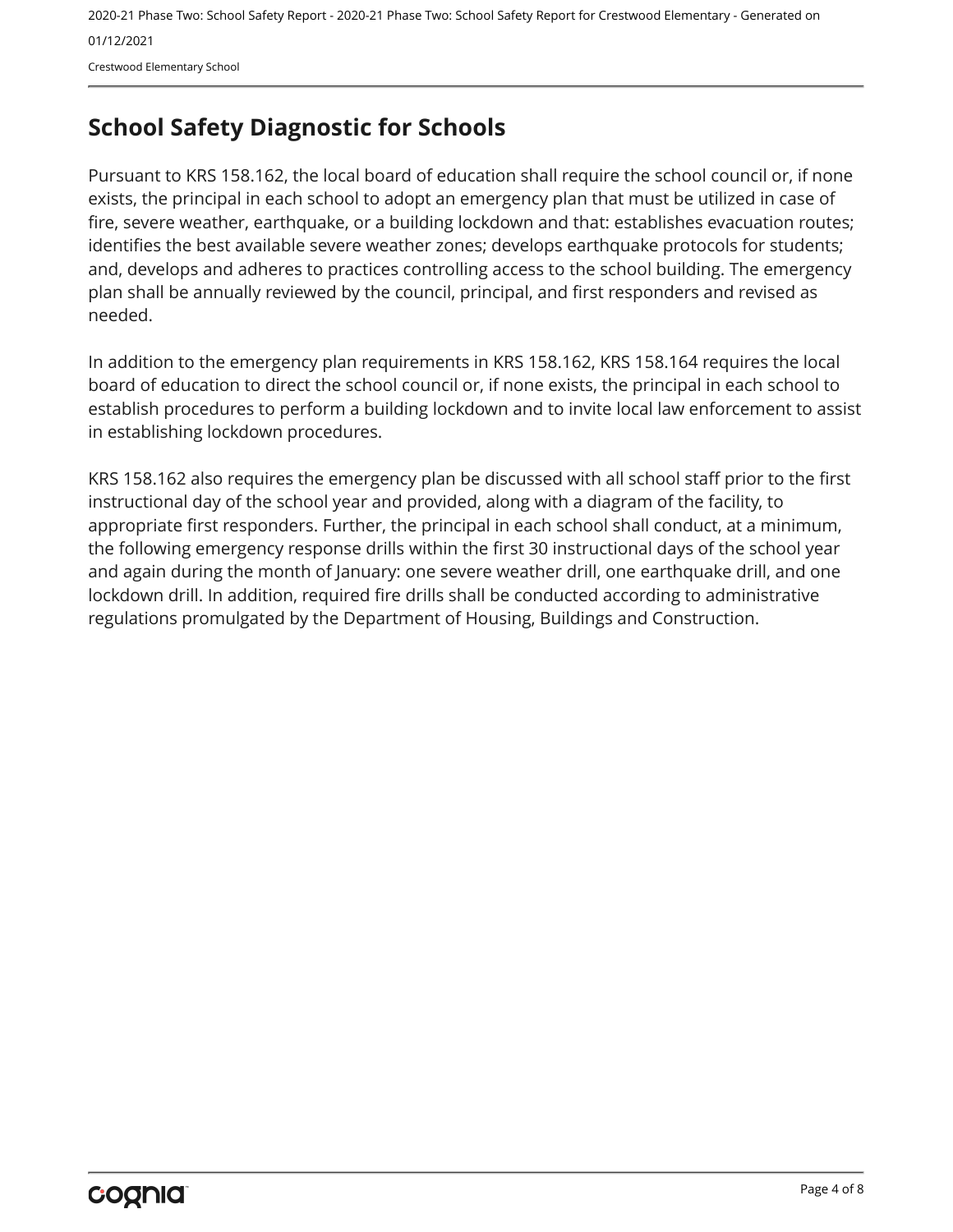Crestwood Elementary School

### <span id="page-4-0"></span>**Questions Related to the Adoption and Implementation of the Emergency Plan**

1. Has the school council or, where applicable, principal adopted an emergency plan in accordance with local board policy and in compliance with the specifications in KRS 158.162(3)?

*If the answer is "no", please explain in the comment box. Please note that Senate Bill 1 (2019) amended KRS 158.162(3)(d) to require, for example, classroom doors remain closed and locked during instructional time as well as classroom doors with windows be equipped with material to quickly cover the window during a building lockdown. Schools are encouraged to comply with these changes as soon as practicable but, if needed, have until July 1, 2022 to fully implement. Accordingly, failure to comply with KRS 158.162(3)(d), as amended, should not be reported herein until the 2022-2023 school year and beyond.*

Yes

#### **ATTACHMENTS**

#### **Attachment Name**

2. Has the school provided local first responders with a copy of the school's emergency plan along with a diagram of the school as required by KRS 158.162(2)(b)?

*If the answer is "no", please explain in the comment box.*

Yes

3. Has the school posted primary and secondary evacuation routes in each room by any doorway used for evacuation as required by KRS 158.162(3)(a)?

*If the answer is "no", please explain in the comment box.*

Yes

4. Has the school posted the location of severe weather safe zones in each room as required by KRS 158.162(3)(b)?

*If the answer is "no", please explain in the comment box.*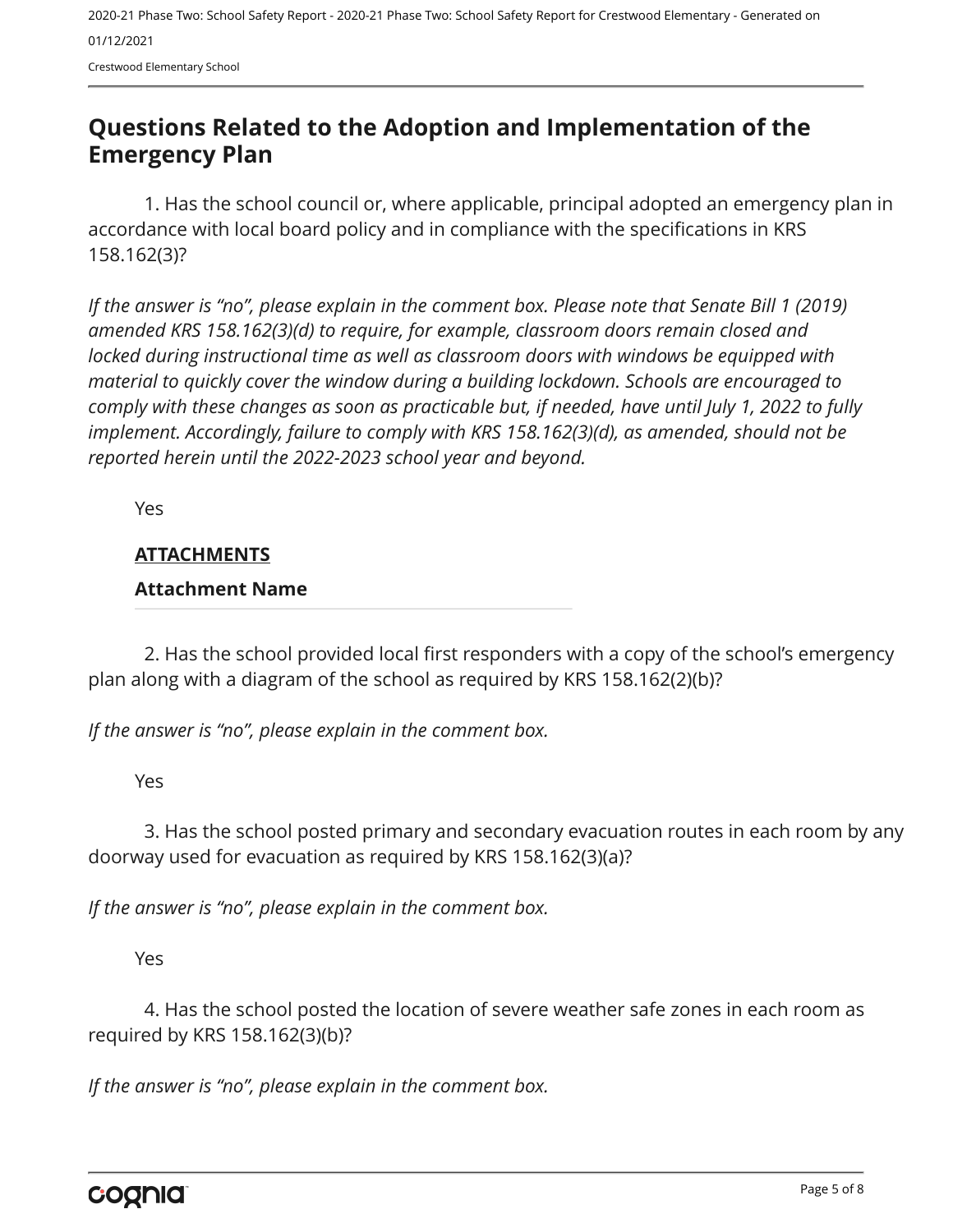Crestwood Elementary School

Yes

5. Was the school's emergency plan reviewed following the end of the prior school year by the school council, principal, and first responders and revised as needed as required by KRS 158.162(2)(c)?

*Please provide the most recent date of review/revision of the school's emergency plan in the district in the comment box. If the answer is "no", please explain in the comment box.* 

Yes - July 16, 2020

6. Did the principal discuss the emergency plan with **all** school staff prior to the first instructional day of the current school year and appropriately document the time and date of such discussion as required by KRS 158.162(2)(d)?

*Please provide the date the school completed this discussion in the comment box. If the answer is "no", please explain in the comment box.*

Yes - August 20, 2020

7. During the first 30 instructional days of the current school year, did the principal conduct at least one severe weather drill, one earthquake drill, and one lockdown drill as required by KRS 158.162(5)?

*If the answer is "no", please explain in the comment box.*

Yes

#### **ATTACHMENTS**

#### **Attachment Name**

8. During the month of January during the prior school year, did the principal conduct at least one severe weather drill, one earthquake drill, and one lockdown drill as required by KRS 158.162(5)?

*If the answer is "no", please explain in the comment box.*

Yes

#### **ATTACHMENTS**

cognia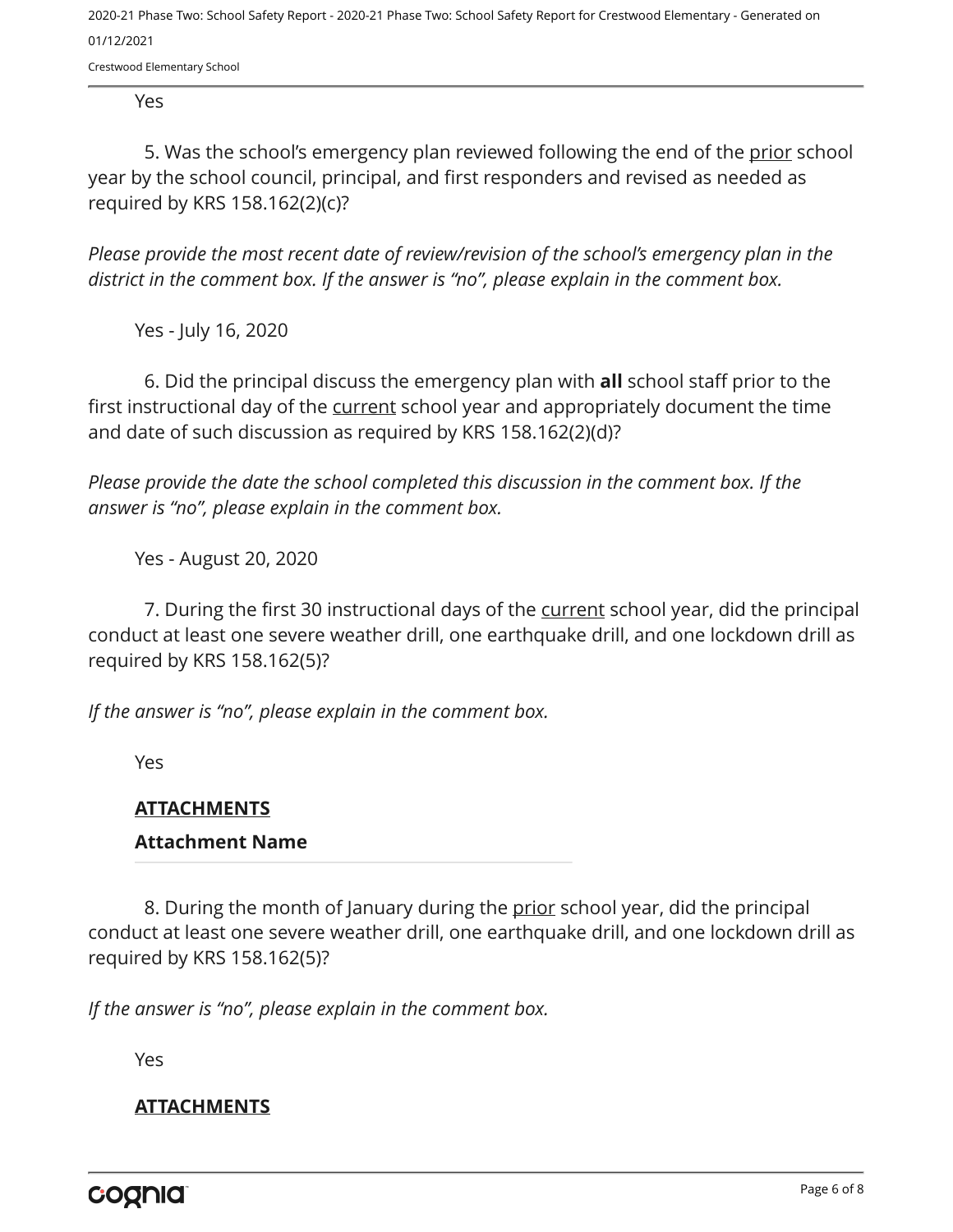Crestwood Elementary School

#### **Attachment Name**

9. Over the immediately preceding twelve months, did each school within the district conduct fire drills in accordance with administrative regulations promulgated by the Department of Housing, Buildings and Construction as required by KRS 158.162(5)?

*If all schools in the district did NOT meet the requirement, respond "no" and please explain further in the comment box.* 

Yes

**ATTACHMENTS Attachment Name**